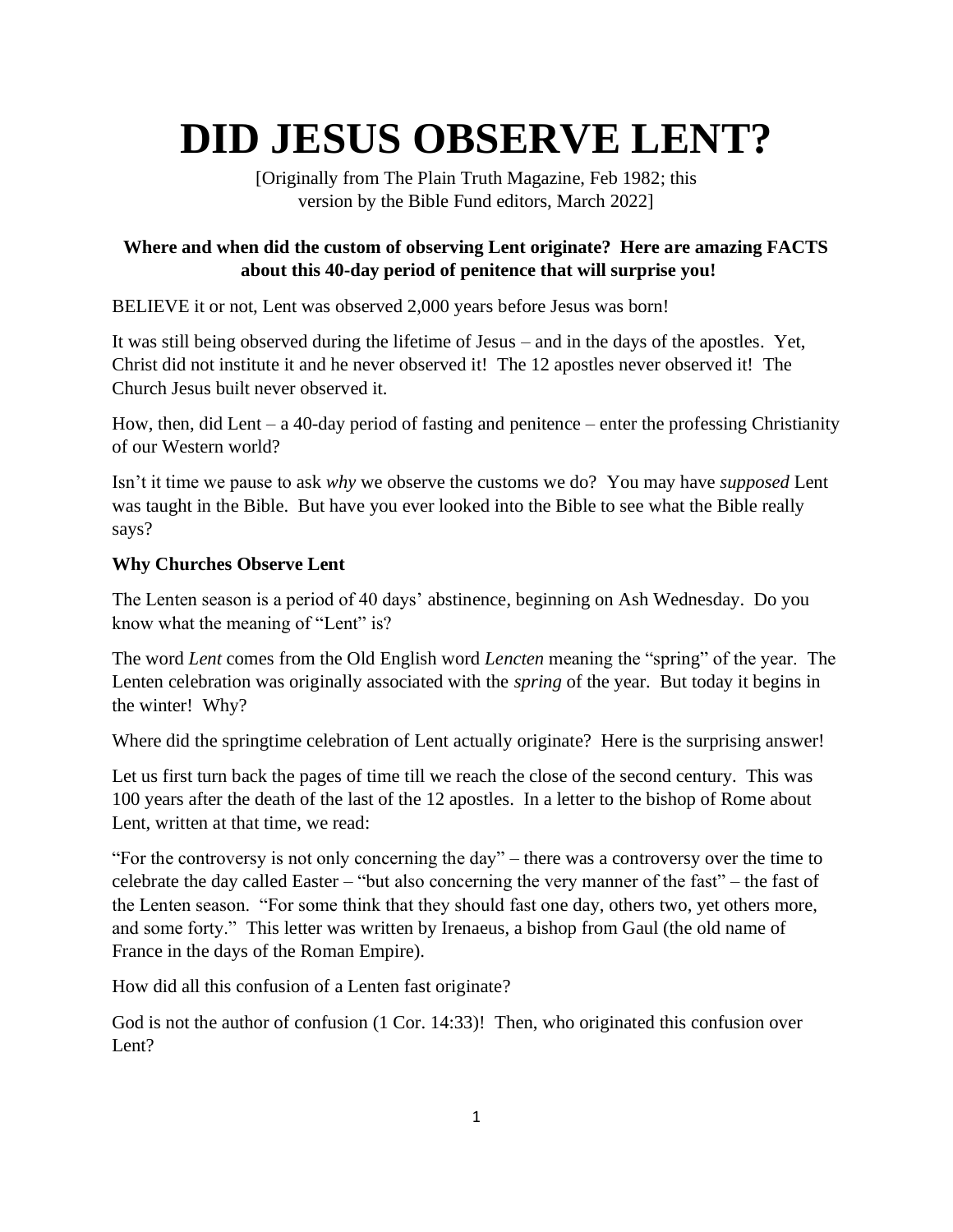"And this variety in its observance," continued Irenaeus, "has not originated in our time, but long before in that of our ancestors. It is likely they did not hold to strict accuracy, and thus *formed* a *custom* for their posterity according to *private fancy*" – not apostolic authority or Christ's command! (From Eusebius' *Church History*, book 5, chapter 24.)

Lent came into the professing church through CUSTOM – through PRIVATE FANCY. The churches observed Lent, not because the Bible commands it, but because professing Christians adopted the custom from their gentile neighbors.

"As long as the perfection of the primitive church [the inspired New Testament Church] remained inviolable [not vulnerable]," wrote Cassian, a Catholic prelate of the fifth century, "*there was no observance of Lent*, but when men began to decline from the apostolical fervour of devotion … then *the priests in general agreed* to recall them from secular cares by a canonical indiction of fasting …" (*Antiquities of the Christian Church*, book 21, chapter 1).

Fasting, or abstinence from certain foods, was imposed *after* the days of the apostles – by the authority of the priests!

Lent is not of apostolic origin! It did *not* originate with Christ. It entered the professing Christianity of the Roman World in the second century. It entered at the same time that Easter did! Lent is always associated with Easter! But when did the custom of celebrating Easter originate?

### **What About Easter?**

Here is what Socrates Scholasticus wrote in his *Ecclesiastical History*, not long after Emperor Constantine, in the fourth century after Christ:

"Neither the apostles, therefore, nor the Gospels, have anywhere imposed … Easter … Wherefore inasmuch as men love festivals, because they afford them cessation from labor: each individual in every place, according to his own pleasure, has by a prevalent custom celebrated [Easter] … **The Saviour and his apostles have enjoined us by no law to keep this feast** … just as many other customs have been established in individual localities according to usage, so also the feast of Easter CAME TO BE OBSERVED IN EACH PLACE ACCORDING TO THE INDIVIDUAL PECULIARITIES OF THE PEOPLES inasmuch as none of the apostles legislated on the matter. **And that the observance originated not by legislation, BUT AS A CUSTOM the facts themselves indicate**" (chapter 22). [Emphasis ours throughout].

Did you notice that? Easter originated **as a custom of the people**! **And so did Lent**. Lent is merely the introduction to Easter. Easter is the climax to Lent.

Our online article, *The Surprising Origin of Easter* explains fully the truth about Easter. It will give you many astounding facts about the origin of Easter – and it will reveal what the New Testament Church observed *instead of Easter*.

But from what city did the celebration of Lent really begin to spread throughout the professing Christianity of the Roman world?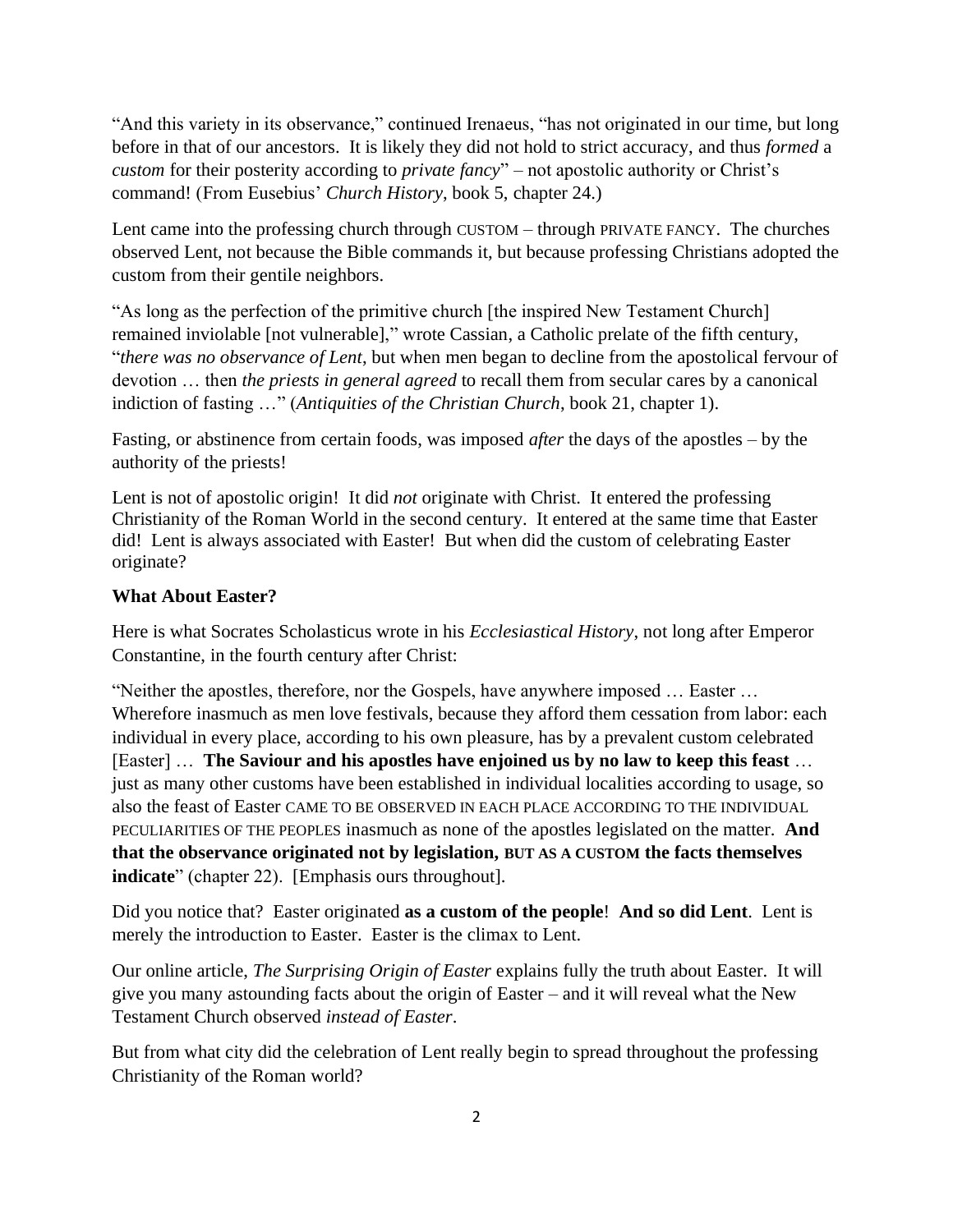Here is what the *Catholic Encyclopaedia* records:

"In any case it is certain from the 'Festival Letters' of St. Athanasius that in 331 [he] enjoined upon his flock a period of FORTY DAYS of fasting preliminary to … Holy Week, and second that in 339 *after having travelled to Rome* and over the greater part of Europe, [he] wrote in the strongest terms to urge this observance" – of Lent – upon the people under his jurisdiction.

Athanasius, bishop of Alexandria in Egypt, was influenced by Roman custom. It was *at Rome* that not only Easter, but also Lent, entered the professing Christian church. Irenaeus confirmed this when he wrote in his famous letter that Lent and Easter were introduced during the time of bishop Xystus of Rome. This bishop "did not permit those after him" to observe the New Testament practice of commemorating the death of Jesus on the 14th day of the first month of the Hebrew calendar. Instead he introduced the custom of Easter and Lent.

But from where did the bishops of Rome obtain the custom of Lent?

### **The Origin of Lent**

In the early professing church, Lent was always called *tessarakoste*, in Greek, or *quadrogesima*, in Latin. These two words mean "count 40." Lent – though sometimes celebrated for only one or two days, or for several weeks – WAS ALWAYS CALLED THE CELEBRATION OF 40 DAYS!

#### Why?

Why should a period of abstinence have gone by this name even though it was not until the beginning of the eighth century after Christ that the final number of 40 days was fastened on the whole church from Ireland to Asia Minor?

The answer is obvious – abstinence among the pagans was called by the name "count 40" because that is the length of time they celebrated their spring festival! Remember, Lent means "spring."

The historian Wilkinson, in his book *Egyptian Antiquities*, chapter III, p. 181, wrote that the pagans kept "fasts, many of which lasted from seven to forty-two days, and sometimes even a longer period."

But the original length of the fast, traced back to ancient Babylon 4,000 years ago, was a "forty days" fast in the spring of the year (Layard's *Nineveh and Babylon*, chapter 4, page 93). That is why it bore its *name* of "40 days"!

Each nation *gradually* changed the length of celebration, but they all retained the *name*. The professing Christians of the second century merely adopted the customs found in their respective countries – that is why they were divided as to its length from the beginning. Remember, it took the churches of the Western world nearly eight centuries to reimpose a total period of 40 days abstinence as had been the original custom at Babylon.

Professing Christianity today has turned to pagan customs instead of the commands of God in the Bible!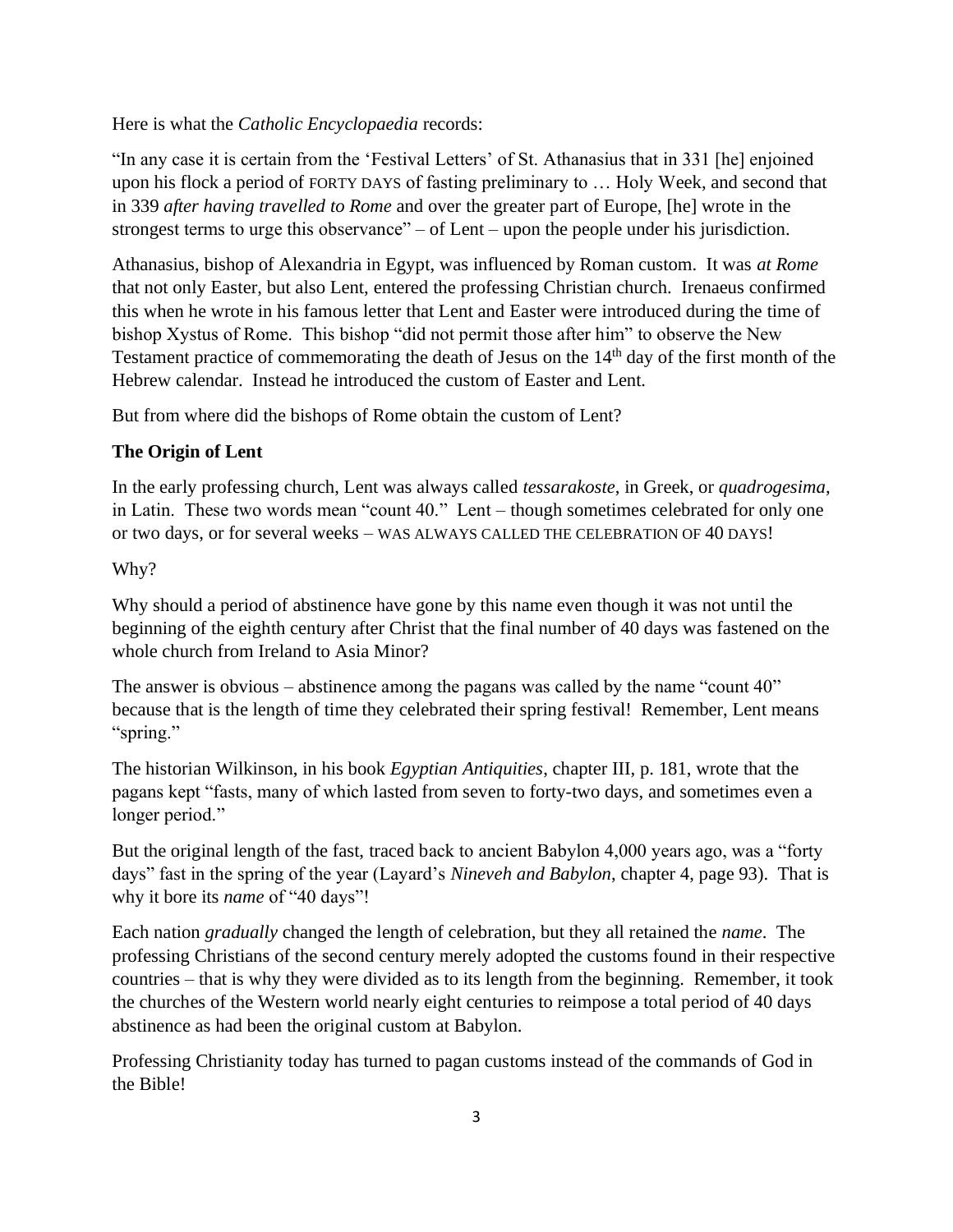#### **Where Mentioned in the Bible**

Lent is nowhere commanded or mentioned in the New Testament. But it is mentioned in the Old Testament! Lent, you may recall, was an indispensable preliminary to the great annual festival in commemoration of the death and resurrection of Tammuz – the pagan Babylonian counterfeit of the Messiah. The Babylonian lunar month of June/July was named in honor of this false Babylonian messiah. Forty days prior to the feast of Tammuz (usually celebrated in June) the pagans held their Lenten season! Ezekiel describes it vividly in Ezekiel 8:13-14:

"He [the Lord] said also unto me, Turn thee yet again, and thou shalt see greater *abominations*." Notice that God calls what Ezekiel is about to see an ABOMINATION. What does the prophet see?

"And, behold, there sat women weeping for *Tammuz*."

They wept for Tammuz, the false messiah of the pagans! That weeping preceded the pagan festival in honor of a supposed resurrection of Tammuz. Fasting was joined with weeping FOR A PERIOD OF 40 DAYS before the festival in honor of Tammuz. The period of weeping and semifasting occurred during springtime. That is why the word Lent means "spring"! Lent is a continuation of the pagan springtime custom of abstaining from certain foods just prior to celebrating a supposed resurrection of a pagan Babylonian deity.

That is why Christ and the true New Testament Church never observed it! Paul forbade Christians to observe these pagan "times" or "seasons" (1 Cor. 10:20-21; Gal 4:9-10).

#### **Does it Make a Difference to God?**

But what if Easter and Lent *are* ancient pagan festivals? Isn't it *still* all right, if we use them to honor CHRIST? That's the way people reason. Let GOD answer that question:

Hear what he said to his people through Moses: "Take heed … that thou enquire not after their gods, saying: How did these nations serve their gods? Even so will I do likewise. Thou shalt not do so unto the LORD thy God: for every abomination to the LORD, which he hateth, have they done unto their gods" (Deut. 12:30-31).

Here is what *God says*. It doesn't matter what we think – but it DOES MATTER what God thinks. He calls these pagan Easter and Lenten customs *abominations* because they commemorate false ideas. The penitence of Lent is a form of worldly sorrow over the things that smite one's conscience. But conscience is no sufficient guide to right or wrong. The penitence of Lent is a counterfeit of genuine repentance of sin. What is the Bible definition of sin? – "sin is the transgression of the law" (1 John 3:4) – God's law! God's law defines right from wrong. And the customs of Easter? They commemorate a supposed Sunday morning resurrection of Jesus – though in fact Jesus was resurrected, according to the Bible, on Saturday evening after he had been in the tomb three days and three nights (Matt 12:40). No wonder the apostles did **not** teach the early spirit-filled New Testament Church of God to observe these traditions of men!

Is it any wonder that Jeremiah was *inspired* to write: "Learn not the way of the heathen … for the customs of the people are in vain"? (Jer. 10:2-3).